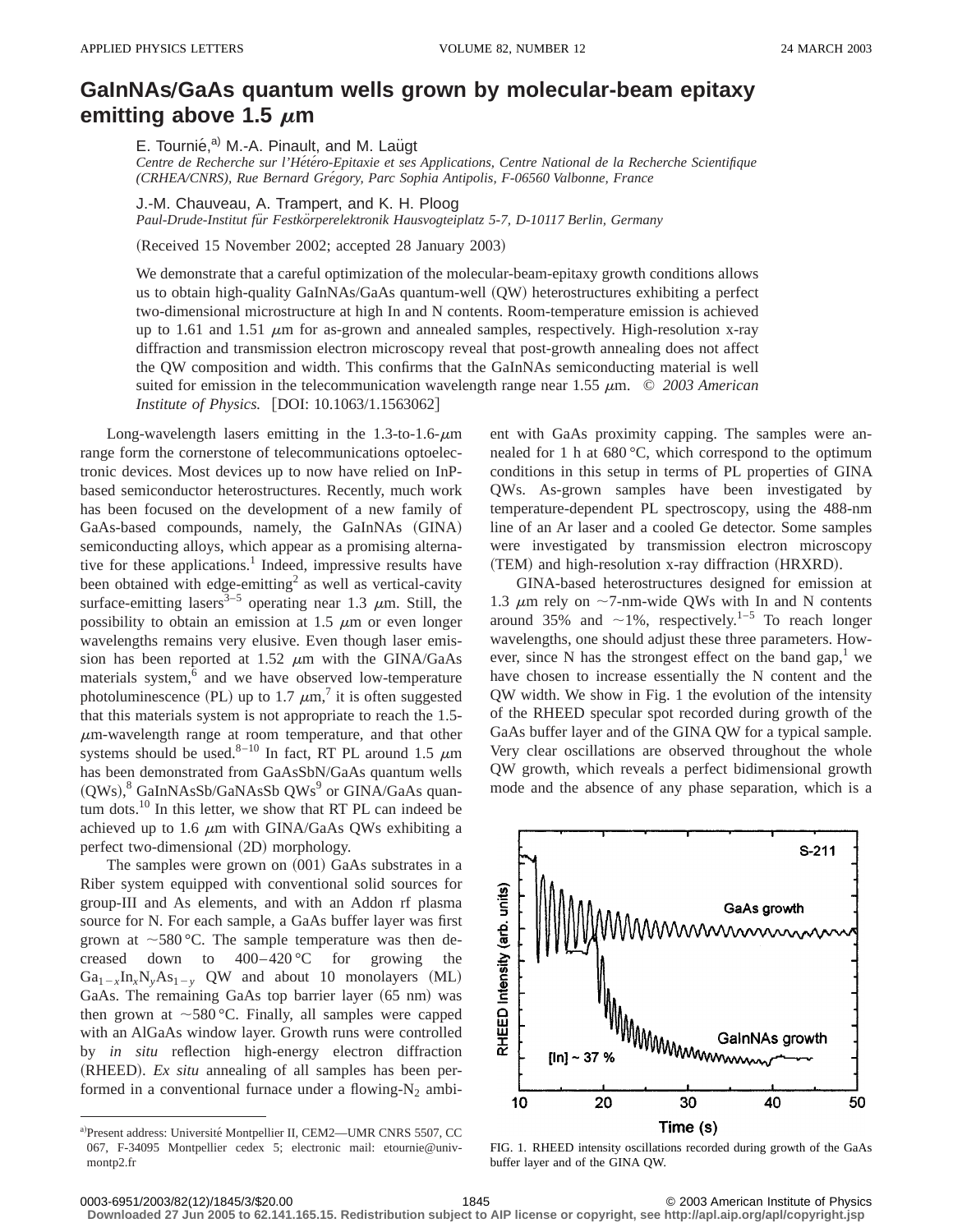

FIG. 2. HRXRD rocking curves obtained from sample S-211: as-grown sample (a), annealed sample (b), and simulated pattern (c). The curves have been vertically shifted for clarity.

crucial criterion in view of achieving high PL efficiency.<sup>11</sup> Finally, we can directly extract an In content of 37% and a QW width of 29 ML.

Figure 2 displays the HRXRD pattern taken from the as-grown sample (a), from the same sample after *ex situ* annealing  $(b)$ , together with the simulated rocking curve  $(c)$ . Best fit is obtained assuming 35% In (which lies within the



FIG. 3. Details of the HRXRD rocking curves obtained from the as-grown (a) and annealed (b) sample S-211. The curves have been vertically shifted for clarity.

**Downloaded 27 Jun 2005 to 62.141.165.15. Redistribution subject to AIP license or copyright, see http://apl.aip.org/apl/copyright.jsp**



n

50 nm

GaAs

GaInNAs GaAs **Surface**  $50 \text{ nm}$ 

FIG. 4. (110) cross-sectional dark-field TEM images using the diffraction vector  $g=002$  for (a) as-grown and (b) annealed sample S-211.

error bar of the RHEED measurements) and  $3.6\%$  N in the QW. The striking point is the perfect agreement observed between all three curves. This demonstrates unambiguously that the QW composition and width remain unchanged after annealing. This confirms that the influence of annealing on the properties of GINA based heterostructures is to be searched for inside the QW itself, and does not arise from any out- or interdiffusion of any element at the QW interfaces.12

The details of the rocking curves in the vicinity of the main diffraction peak are given in Fig. 3. One can verify that even on this scale, there is a perfect agreement between the rocking curves taken from annealed and as-grown samples. However, a careful inspection of this figure reveals a significant narrowing of the width of the diffraction peak, together with an enhanced peak-to-valley contrast for the Pendellosung fringes (Fig. 3). This shows that post-growth annealing induces a noticeable improvement of the overall crystalline quality of the heterostructure.

Next, Figs.  $4(a)$  and  $4(b)$  show the cross-sectional TEM images from sample S-211 taken with a diffraction vector  $g=002$ . Under these conditions, the observed contrasts are related to the chemical composition of the alloy. The combi-